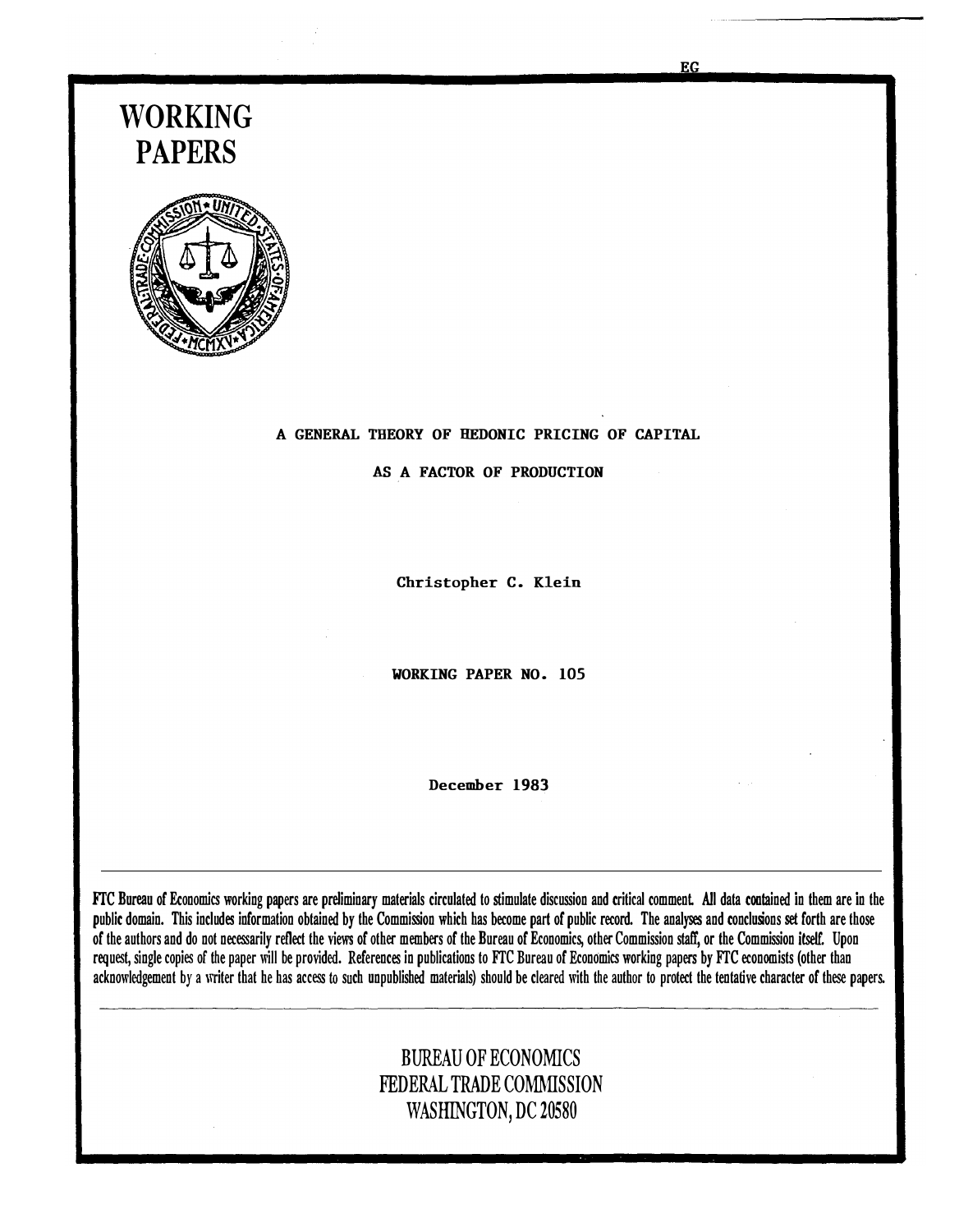## A GENERAL THEORY OF HEDONIC PRICING OF CAPITAL

# AS A FACTOR OF PRODUCTION\*  $\ddot{\phantom{a}}$

by

Christopher C. Klein Bureau of Economics Federal Trade Commission\* Washington, D.C. 20580

\* The author thanks Knox Lovell, Helen Tauchen, John Stewart, and Robert Rogers for their comments and suggestions. Nevertheless, the views expressed here are those of the author alone and do not represent those of the Federal Trade Commission.

 $\mathcal{L}^{(1)}$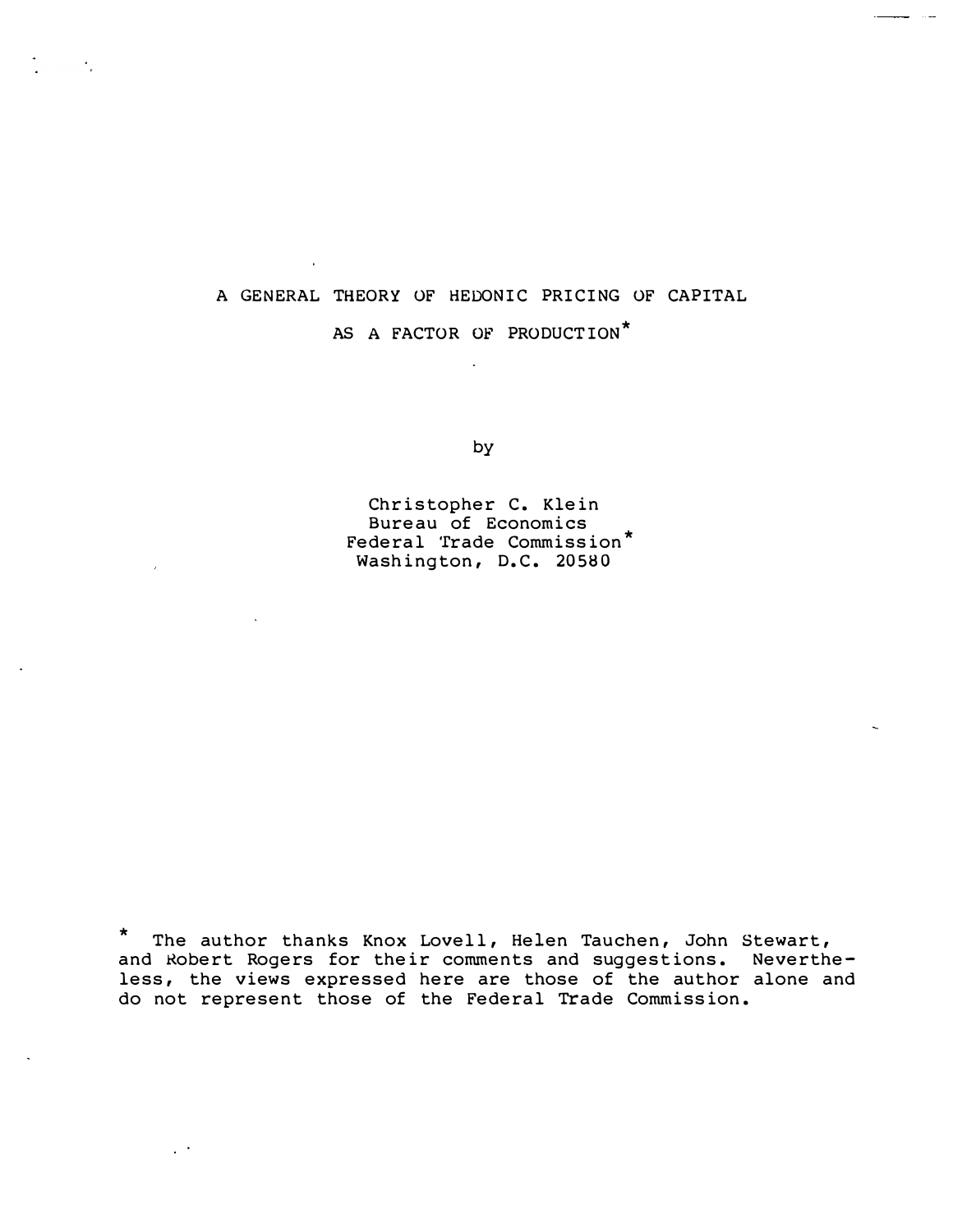#### I. Introduction

Most of the production theory literature considers the capital input to the production process as, in some sense, a physically measurable entity. The vector of machines and structures is taken to be representative of the firm's fixed plant with the corresponding market prices entering the cost function. The problem with this method is that a change in the specific machines or structures used by the firm is difficult to measure in terms of changing capital intensiveness, and what combinations represent the "same" amount of capital are difficult to identify. The production specification is not severely affected by these ambiguities, but the economic factors as embodied in the cost function are significantly undermined. How does one evaluate a  $\mathcal{N}$  is a set of the set of the set of the set of the set of the set of the set of the set of the set of the set of the set of the set of the set of the set of the set of the set of the set of the set of the set of th change in the price of a specific machine in the firm's decision process on general capital inputs and investment? How can the effect of this change be observed through factor substitution?

One solution is to consider an hedonic pricing model for capital. Such a model takes the view that the capital input decision of the firm is made at the plant level. That is, the firm's engineers present alternative plant designs and plant level cost estimates to the firm's management for selection based on the initial investment required and the ensuing short run cost and output characteristics of each design. The decision to invest is made on the basis of what the plant can do and the associated costs of undertaking a production plan. The initial cost of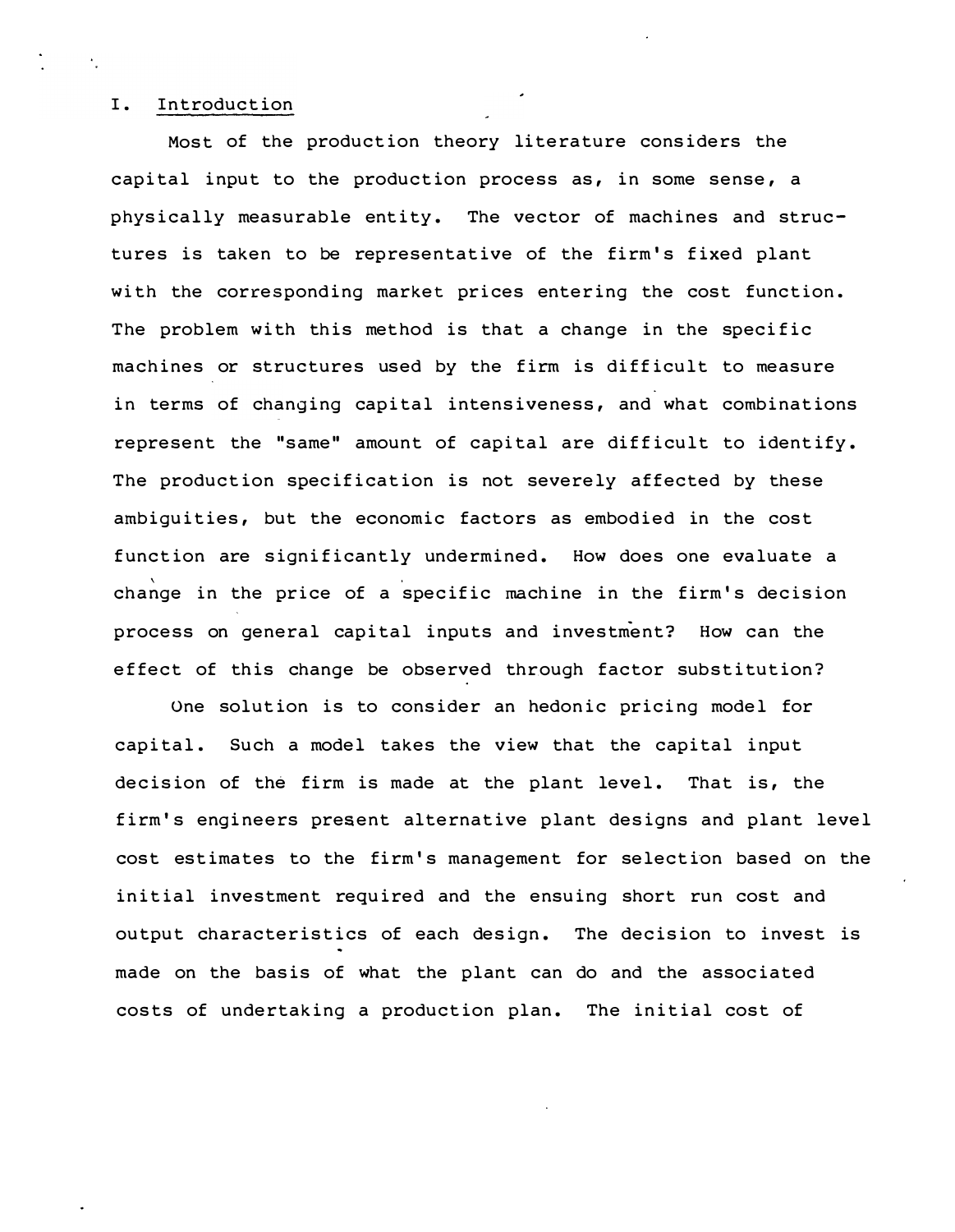acquiring the plant is the "price" of capital to the firm, expressed as a function of the plant's characteristics.

in the generating process and the ex post characteristics of the The use of hedonic pricing for production inputs in the economics literature has primarily been in the modeling of steam electric power generation. The boiler-turbine-generator (b-t-g) complex that is the heart of electric power production is well suited to hedonic pricing in that labor is relatively unimportant technology are fairly rigid and well known. Hence Stewart (1980) and Cowing (1974) use plant capacity and fuel efficiency, or heat rate, as the main elements in determining the purchase price of capital at the plant level. Since electricity exists only as a flow, plant capacity is defined as the technologically inflexible rate at which electric power is produced by a given b-t-g unit. The amount of fuel, in BTU equivalents, necessary to produce a kilowatt of electricity with a given b-t-g complex is also fairly rigid and well known by the firm's engineers. The ratio of BTUs of fuel to kilowatts of electricity then serves as an efficiency parameter associated with any given b-t-g unit. The cost of obtaining a steam electric generating plant is then determined by its capacity and fuel efficiency.<sup>1</sup>

In applying this approach to industrial production generally there are two significant problems: (a) how to operationally define the concept of capacity, and  $(b)$  how to choose and observe an appropriate efficiency parameter in various production settings. The first of these can be considered in a familiar

 $-2-$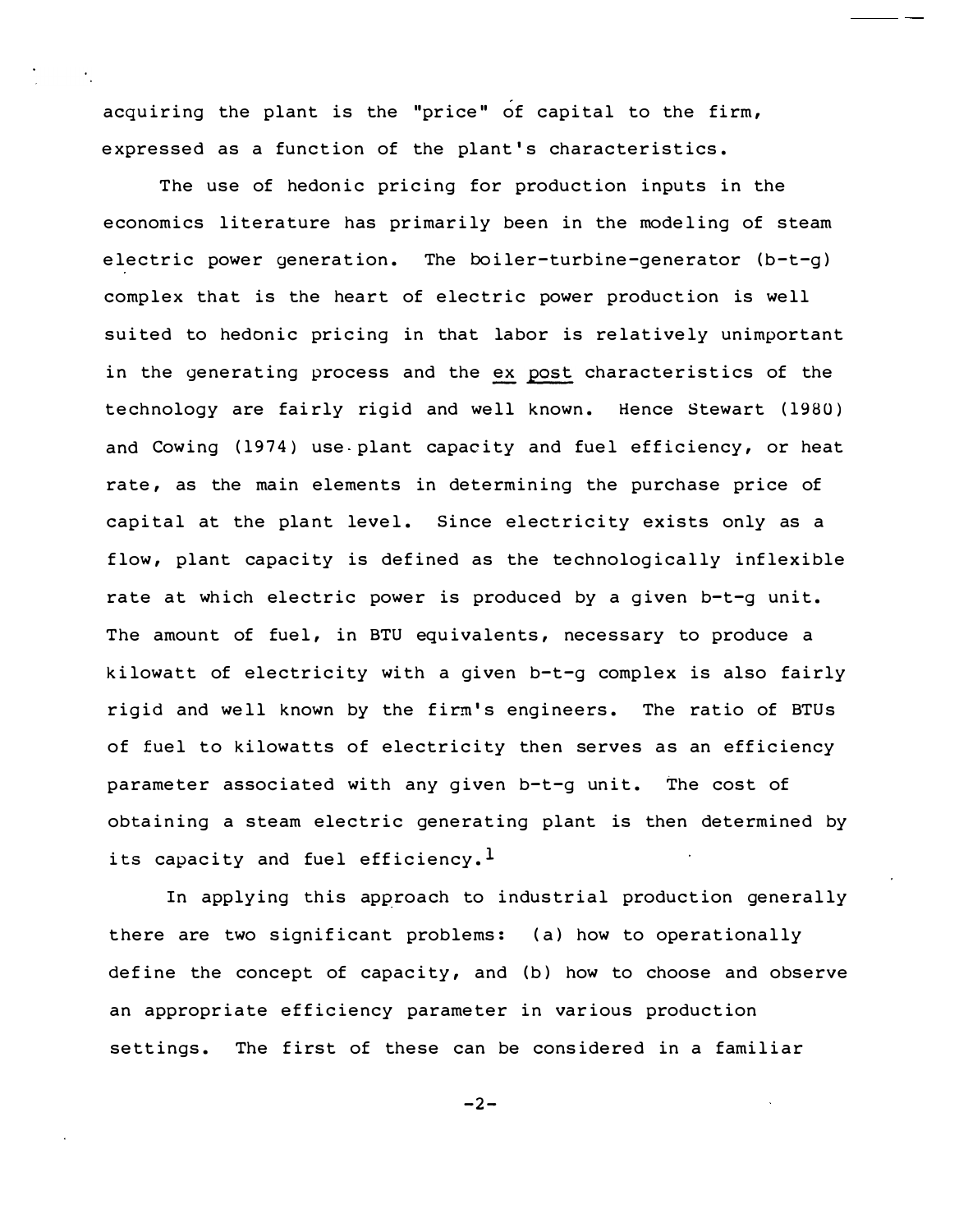economic context, while the second requires a sojourn into the practices of engineering economy. We will show that the hedonic pricing of capital is related to the "economic balance" concept used by engineers. It also implicitly restricts the substitutability of subsets of the inputs to the underlying production technology. When this restriction is imposed, the expenditure functions associated with hedonic pricing models yield factor demand relationships that are equivalent to those of neoclassical duality theory.

Section II discusses the general issues of plant capacity and efficiency, while section III relates hedonic capital pricing models to dual cost and production function models. Section IV summarizes and concludes.

#### II. Plant Capacity and Efficiency Measures

The idea of capacity is related to the ability of a firm to use its existing physical plant to produce goods. There are several ways to define the quantity of output that corresponds to the capacity output of a plant. The usual practice in economics is to define capacity output as that quantity that minimizes short run average cost, or as the firm's planned output over the expected life of a plant. These two methods are, however, not the same. The first would have us choose the quantity corresponding to the minimum point of the short run average cost curve as the capacity output of the plant. The second method yields

-3-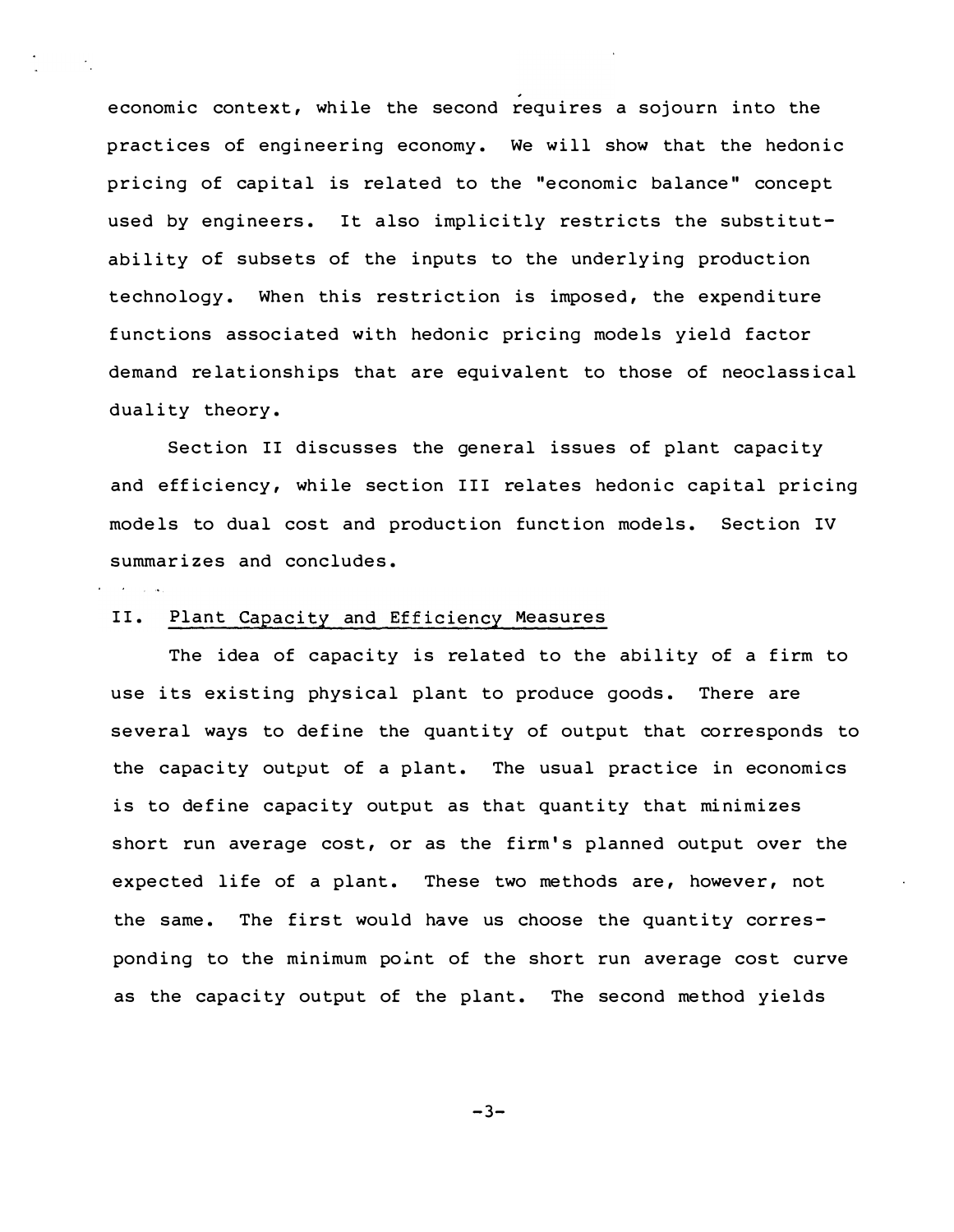the quantity corresponding to the tangency of the short and long run average cost curves.

It can be arqued that the minimum point of short run average cost corresponds to the engineer's concept of designed capacity, since for an individual machine the design capacity is the rate of output at which the machine produces a "unit" at lowest average cost in material inputs. Nevertheless, for collections of machines, such as an entire fact ory, the design capacity is the smallest common multiple of the machines' design capacities, hence changing a plant's design capacity corresponds to moving along the long run average cost curve. For firms making investment decisions we would expect the long run concept to be decisive, since it is more closely tied to the specific plant decision.

In the flow-fund cost and production model developed by Georgescu -Roegen (1970, 1971, 1972) and Klein (1980, 1983), the rate of production variable q is a ready correlate to plant design capacity.<sup>2</sup> Thus, we take the planned instantaneous rate of output of a plant as an indicator of the capacity of that plant. This capacity rate  $q_0$  along with the planned time utilization of the plant, t, corresponds to the firm's planned daily output Q = t ${\tt q_0.}$   ${\tt q_0}$  is the quantity produced by a plant running continuously for a fixed period of time and t is the proportion of the time period that the plant actually operates. Q is then the actual output observed at the end of the period. Hence we

 $-4-$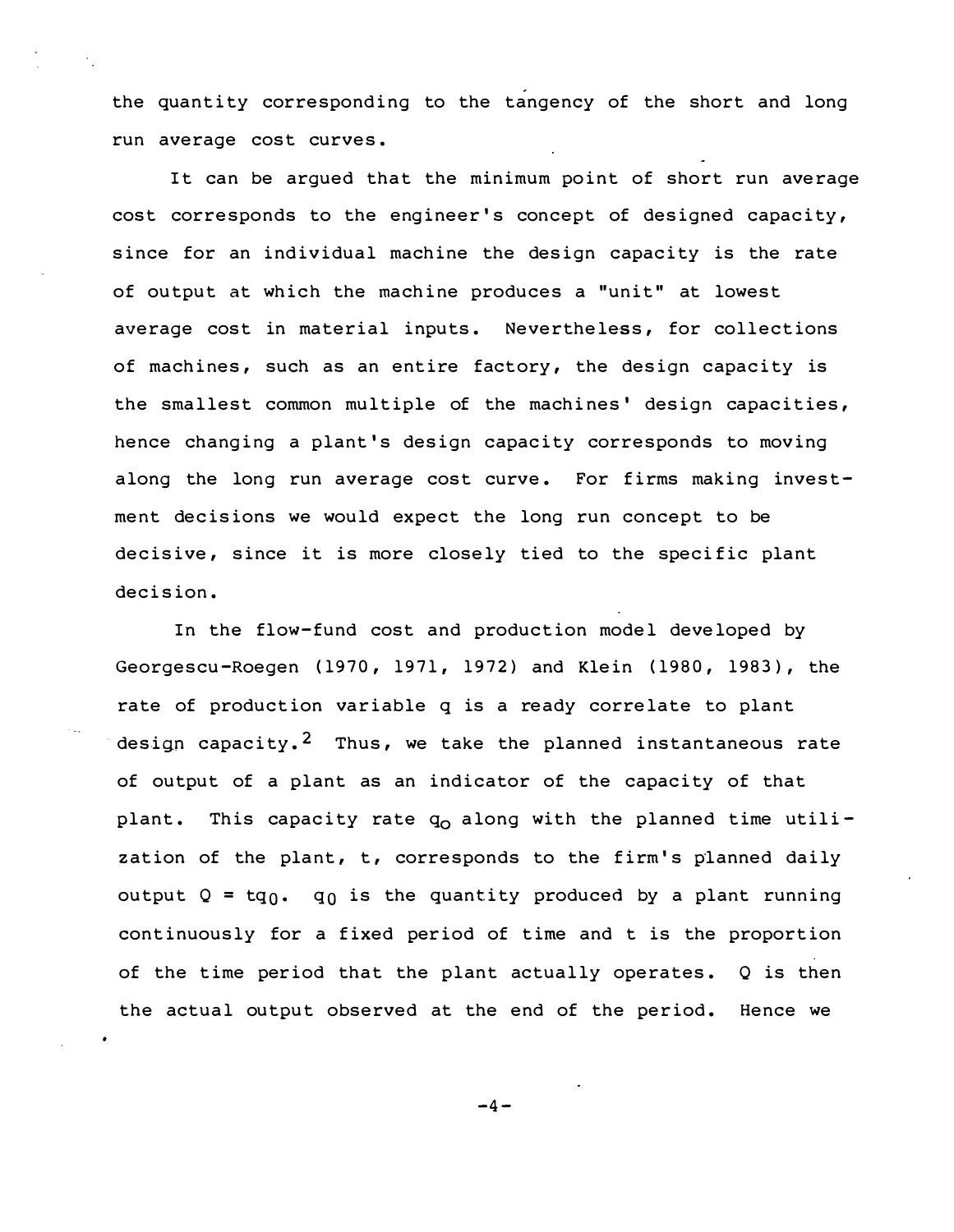use the capacity rate  $q_{\Omega}$  to represent the "size" of plant the firm desires as well as the capital input the firm buys. A casual reading of a week's Wall Street Journal makes it clear that firm's have a definite idea of the capacity, or planned output per time period,  $3$  of the new plants or additions they decide to build. Given the firm's entire production plan including time utilization, the instantaneous rate of output  $q_0$ could be calculated.

Of course we can imagine several designs that could yield the same rate of output  $q_0$  and, when the engineers are given the task of producing  $Q$  in a day such that they must choose t and  $q$ combinations, the design process should produce plant designs with unique collections of characteristics. This leads us to the question of how the engineers decide on the best design capacity. A common technique used by engineers for this purpose rests on the concept of economic balance. From long experience with many types of design problems engineers have discovered that there is typically a single design variable that reduces materials cost and increases investment or capital cost simultaneously.

Vernon Smith (1961) uses the following diagram to illustrate the use of economic balance. Figure 1 shows the cost of producing a given quantity of "product" in a given period of time as a single design variable is "increased." Variable, or direct, costs include raw material and energy costs, and decline as the design variable rises. Conversely the capital or investment

-- ··· - -----·-------..-C----"'".5-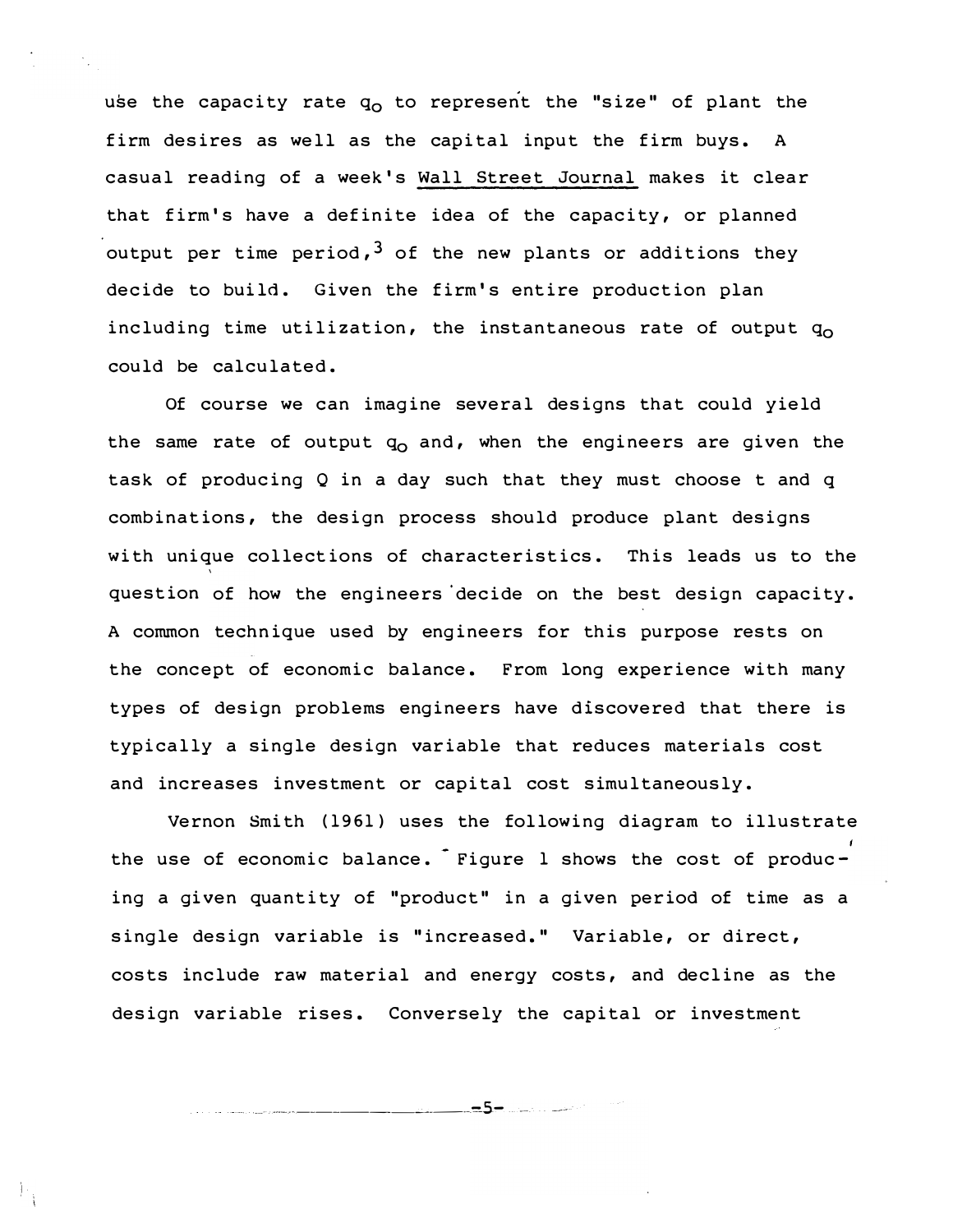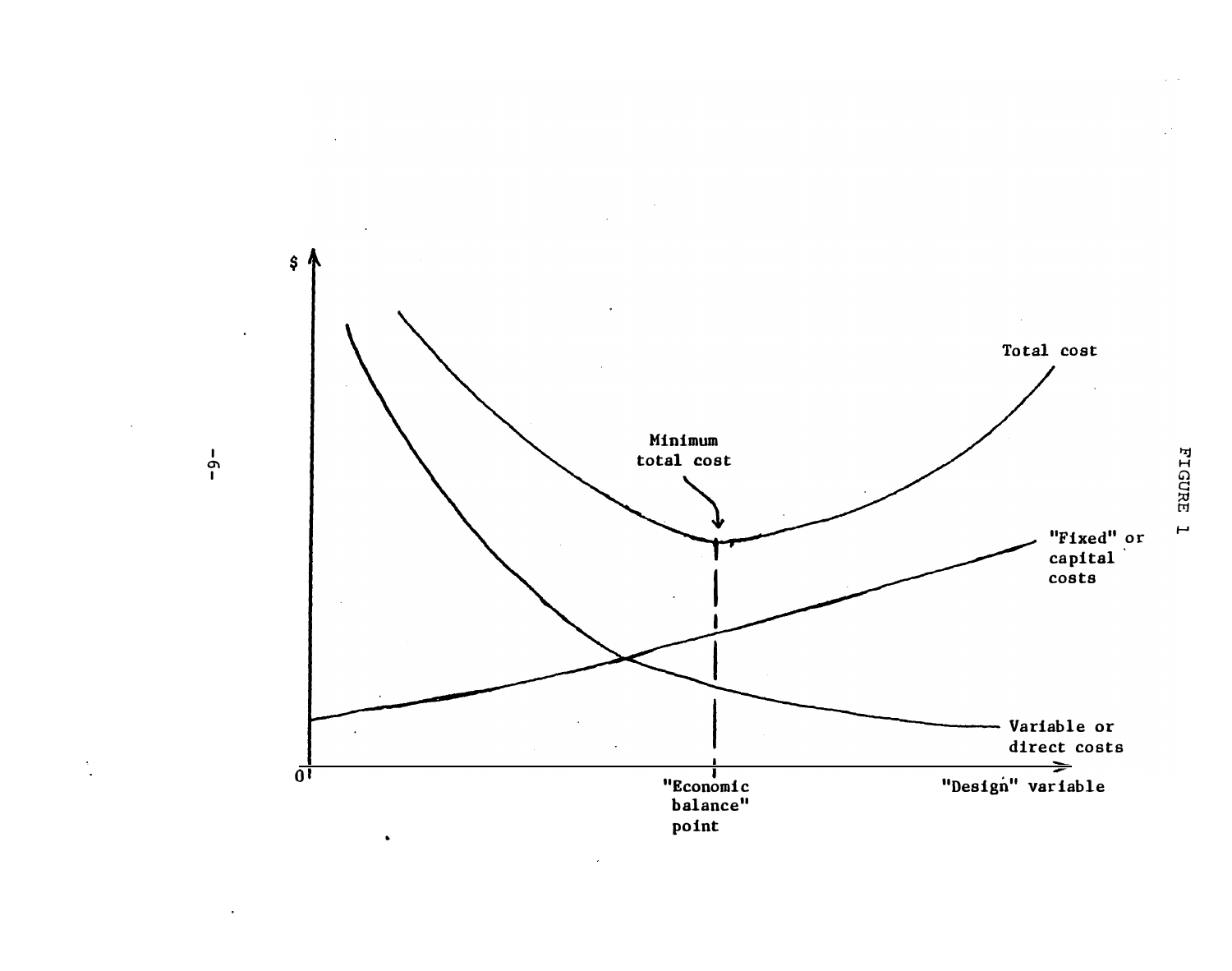costs rise with increases in the design variable. A clear optimum exists at the point where the reduction in variable cost just offsets the increase in capital cost, and this corresponds to the minimum point of total cost. The change in variable cost "balances" the change in capital cost at the balance point: the slope of the variable cost curve is the negative of the slope of the capital cost curve. In this way the engineering optimization mirrors the familiar economic marginal conditions.

Smith suggests insulation thickness, conductor size, pipe size, number of evaporators, pump capacity, and the like for the design variable. Electric power generation is an excellent example. For a given capacity b-t-g unit (in kilowatts) increasing thermal efficiency, or declining heat rate BTU/kw, causes the fuel requirements per kw to fall and so reduces fuel costs. Simultaneously, a lower heat rate requires higher temperatures and pressures in the boiler-turbine complex which in turn require stronger and more heat resistant construction. This tends to increase the purchase price of the b-t-g unit. Thus heat rate, or thermal efficiency, serves as the design variable that determines the economic balance point and the optimal design.

Ammonia production is a similar case.<sup>4</sup> The first stage involves mixing natural gas with steam and injecting the mixture into tubes filled with a catalyst inside a reforming furnace. This produces hydrogen at which time air is added to produce more hydrogen and nitrogen for later use in the synthesis of ammonia. The heat and pressure in the furnace tubes is crucial since

$$
-7-
$$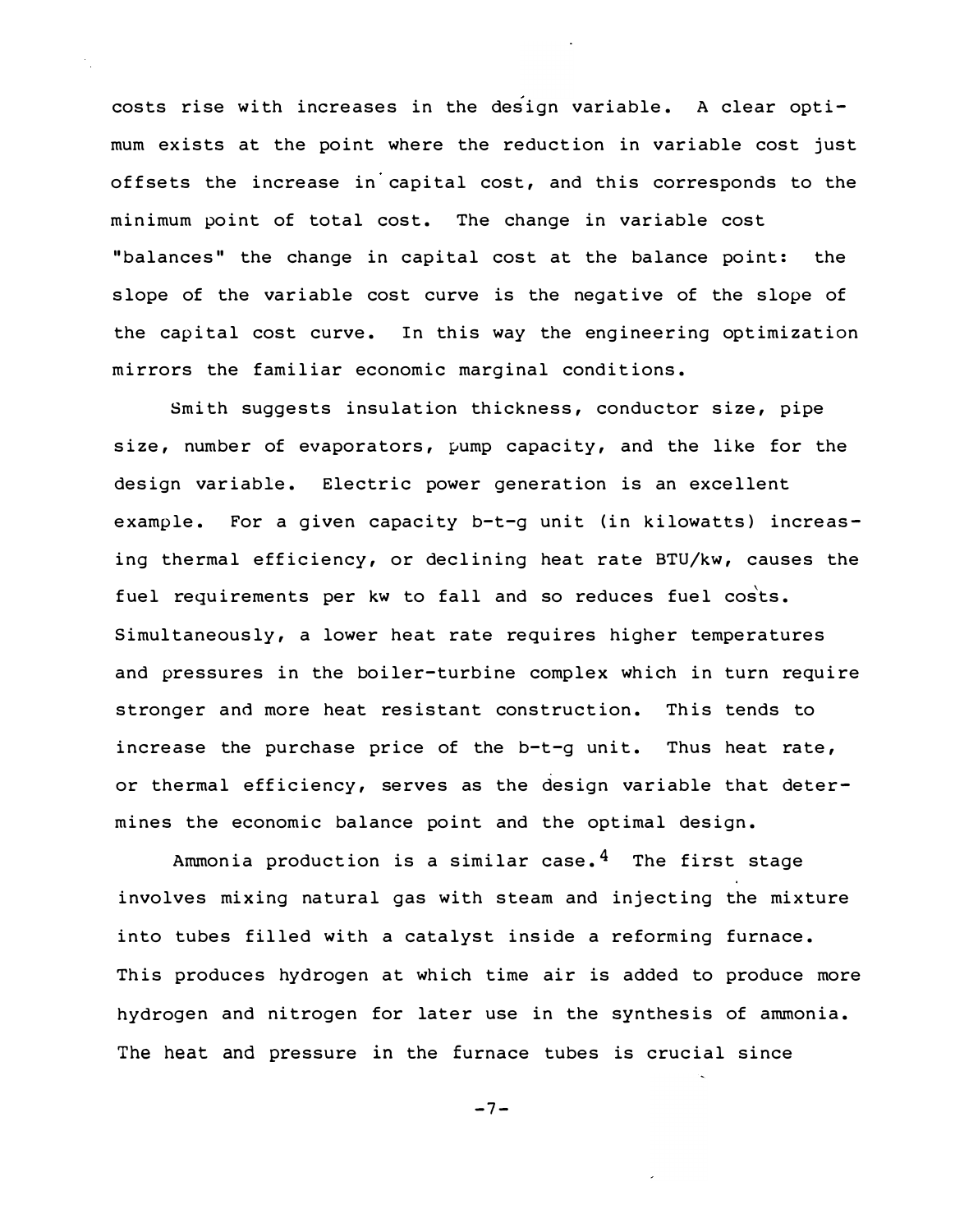higher pressure gives better heat transfer but also reduces the yield per pass. Hence re forming tube pressure may serve as the ammonia industry's equivalent of heat rate in electric power.

tively fixed labor requirements <u>ex</u> post, so further search for a These processes do not employ labor directly in the production process and use fairly homogeneous raw materials to produce a chemically well defined product. These factors contribute significantly to the ease with which an efficiency parameter can be identified. Industries such as steel where the input proportions determine the character of the finished metal present a more preplexing problem. Steel production does exhibit relaphysical efficiency ratio of input and output may be fruitful.

ton of output may not be very meaningful. Short run or ex post ency parameter ex post. We will continue to base our hedonic Assembly operations such as automobile production are even more complex in that an efficiency index of tons of inputs per labor requirements in assembly operations may also be subject to change or responsible for minor alterations in the use of the fixed plant. Engineers typically figure capital requirements and material inputs by the economic balance method, but assign labor using textbook recommendations. The use of labor is then studied after the plant begins operation and altered as seems fit. This indicates the process that economists tend to lump into the concept of the learning curve. At any rate, when labor is a signifcant participant in the direct production of the output this learning effect could bias the attempt to observe an effici-

 $-8-$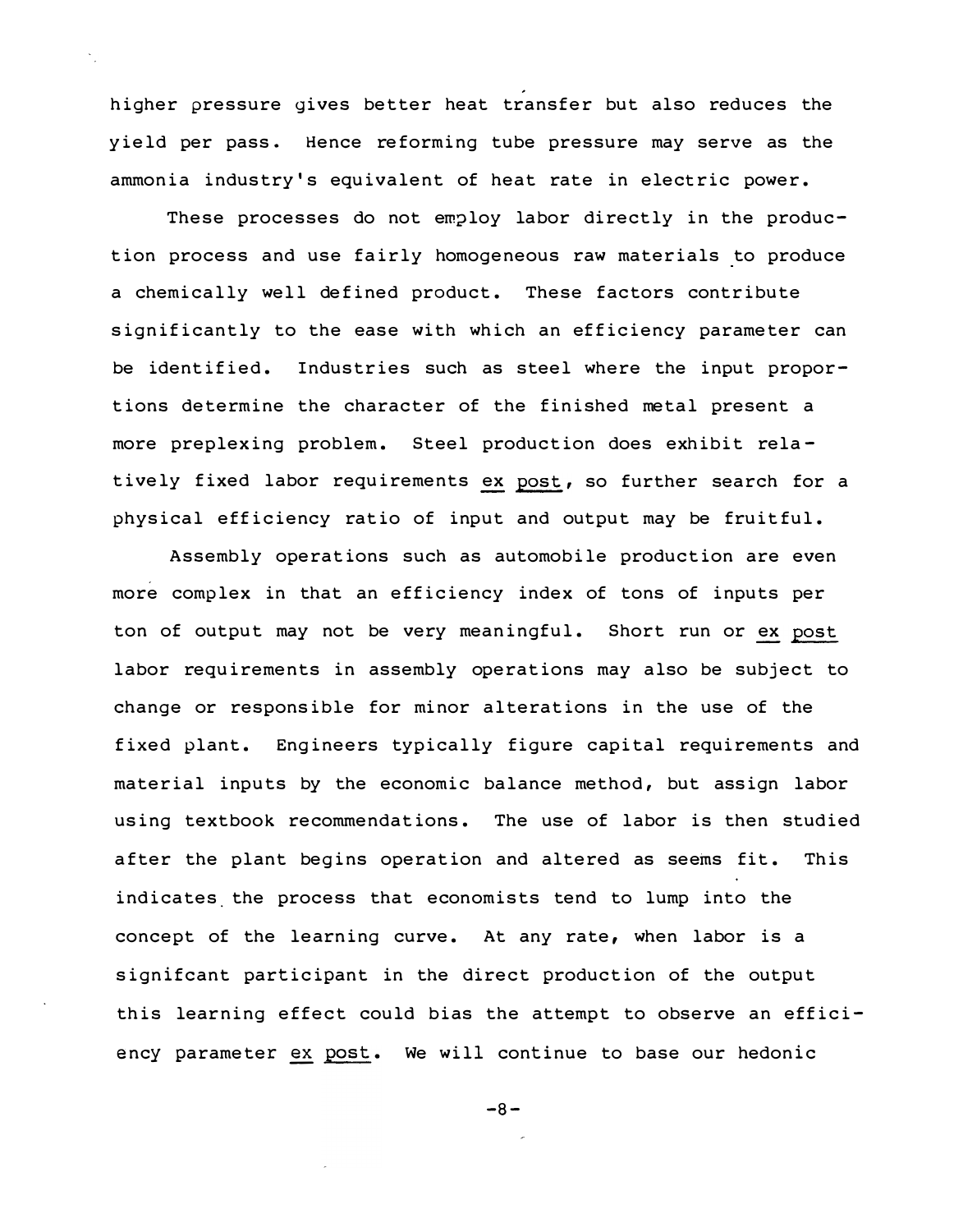price on a generalized efficiency index with the cautionary note that the particular measure chosen for specific cases should be derived from study of the individual process to be modeled.

We would like, then, to discover the precise properties of a production technology that make it suitable for hedonic pricing of the capital input. We also desire to illuminate the relationship between the cost function derived from an hedonic pricing approach and the cost function for the specific capital vector method. As we will see, when certain conditions are satisfied these two functions yield identical values and the investigator is free to choose the most empirically productive technique.

#### III. Duality Theory and Hedonic Pricing of Capital

Suppose we are given an hedonic price function for plant capacity that gives us the price per unit of capacity as a function of the total capacity q and an efficiency parameter  $\varepsilon$  :  $P(q, \varepsilon)$ . The function  $P(q, \varepsilon)$  reflects the nature of costs in the plant producing industry such that the purchase price of a plant with characteristics q and  $\varepsilon$  depends on those characteristics alone. We define  $\varepsilon = x/q$ , assuming only one flow input x and that x and q can be measured in common units. The economic balance problem can then be stated as<sup>5</sup>

(1) min  $\{q \cdot P(q, \varepsilon) + t \cdot \varepsilon \cdot q \cdot p_x : giv$ en t, q where t $\cdot q = Q\}$ €

 $-9-$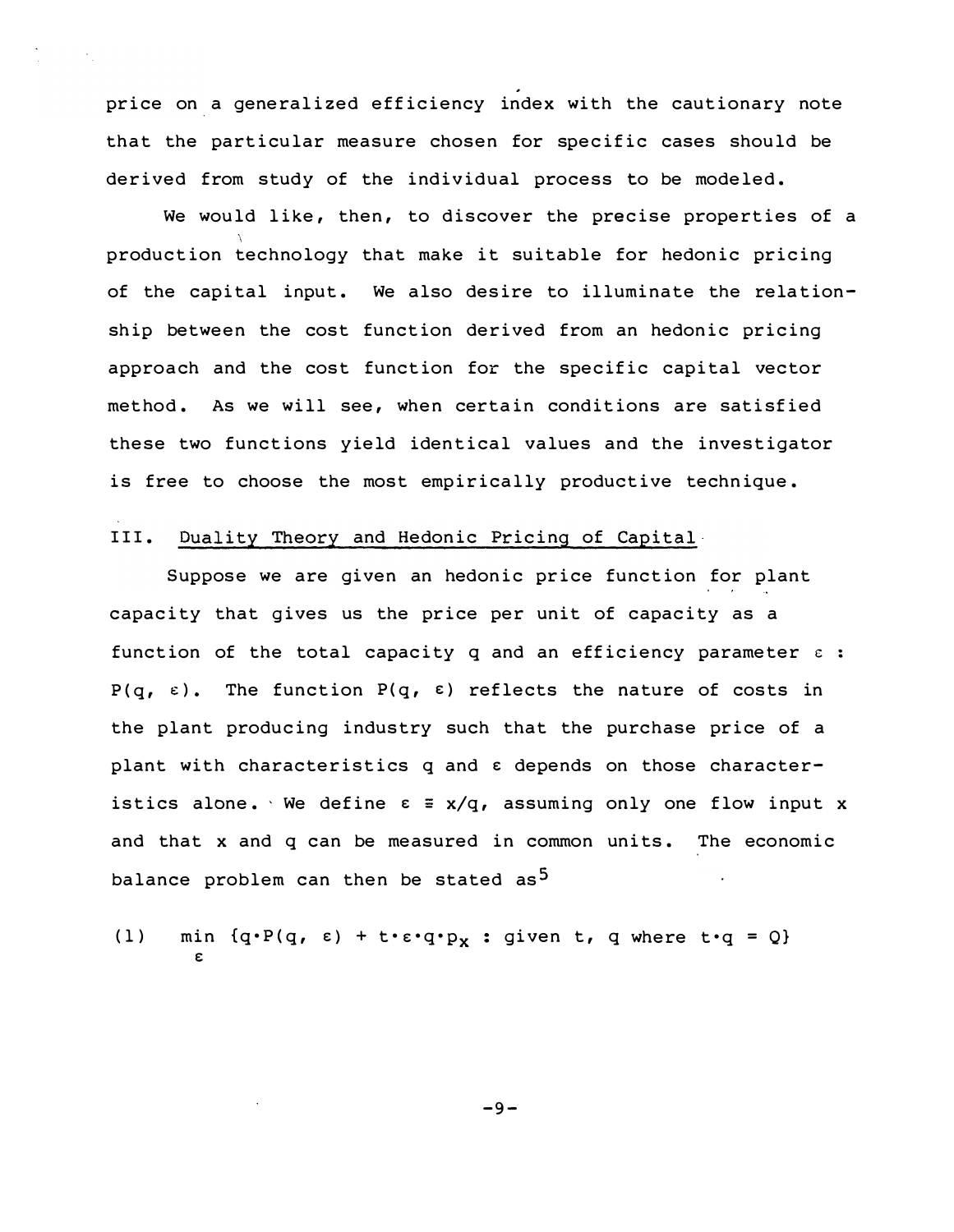where the optimal  $\varepsilon$ ,  $\varepsilon^*$ , is the "economic balance point" in Figure 1.

Both Stewart and Cowing assert a production technology composed of a rate function in terms of capital and the flow inputs

$$
(2) \qquad q = G(K, x)
$$

and a labor requirement of the form

$$
(3) \quad H = H^*(q)
$$

where cummulative output is  $Q = tq$ , q is the output produced by running the plant at a constant instantaneous rate for the entire period, and t is the fraction of the period that the plant operates. The flow-fund production function in this case is

(4) 
$$
q = f(K, H, x) =
$$
\n
$$
\begin{cases}\nG(K, x) & \text{if } H > H^*(G(K, x)) \\
0 & \text{if } H < H^*(G(K, x))\n\end{cases}
$$

Labor requirements are determined by the rate of production alone, and do not depend on the amounts of the other factors used. This is compatible with the engineering practice of setting labor requirements for a particular design by predetermined standards. If the labor requirement is met, the rate of production is determined by the capital employed and material input flow. If the labor present is not adequate, no output is produced.

$$
-10-
$$

 $\ddot{\phantom{a}}$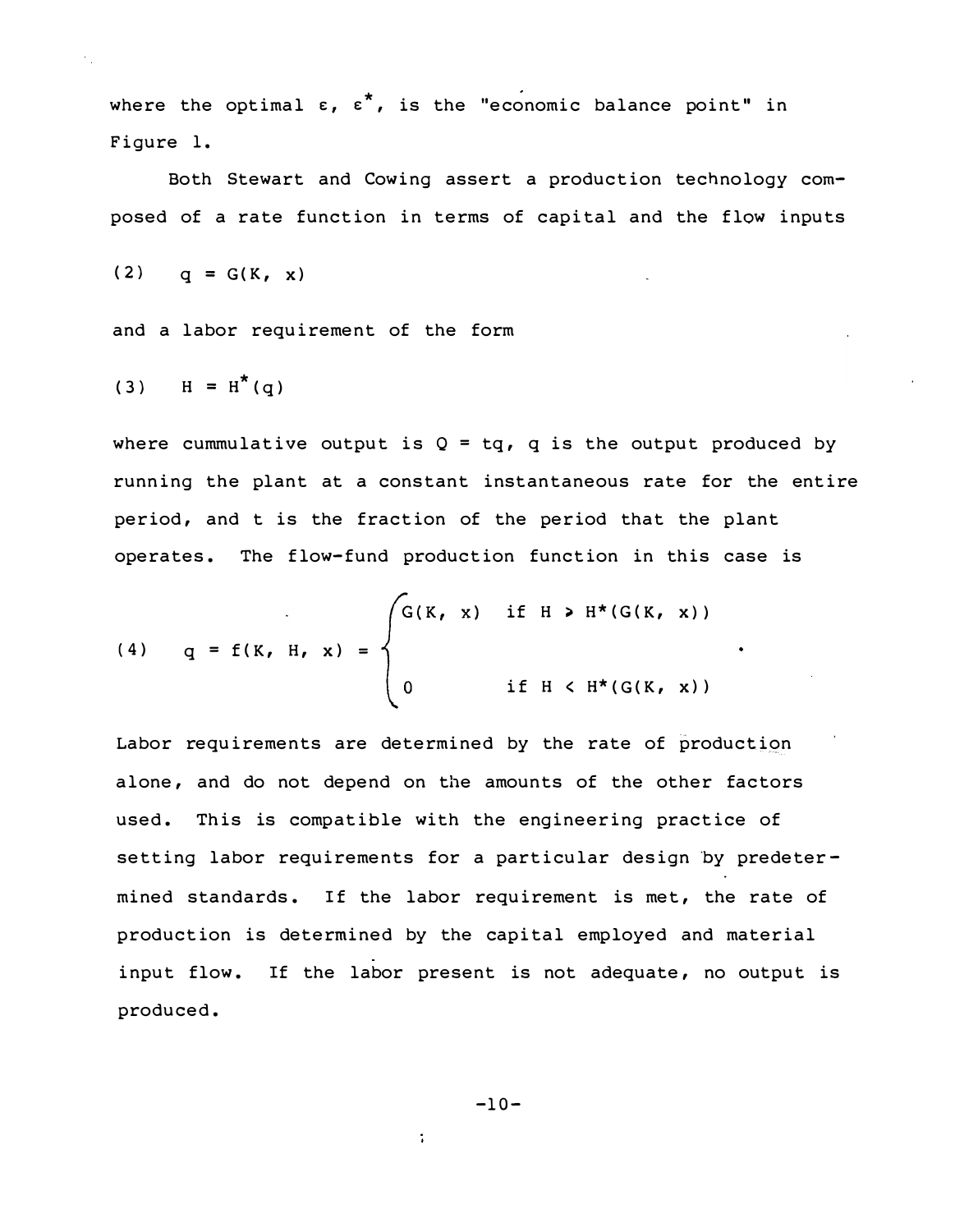Klein (1983) shows that a cost function

$$
C(q, P) = min \{p_KK + p_h(t)H + tp_Xx : f(K, H, x) > q, tq = Q\}
$$

.

exists for f continuous from above. P is the modified price vector P =  $(p_K, p_h(t), tp_x)$  which takes into account the variation in payments to labor and material inputs as t changes. C has all the properties associated with dual cost functions.  $6$ 

Equation (4) requires the production function f to display no substitutability between the input groups  $(K, x)$  and  $(H)$ . The dual cost function must mirror this property of f with respect to the corresponding groups of input prices, such that the factor demand equations have the form

(5) 
$$
C_K = K(q; p_K, tp_x)
$$
,  $C_H = H(q, p_h(t))$ ,  $C_X = x(q; p_K, tp_x)$ 

The lack of substitutability requires the elasticity of substitution between H and the other factors to be zero.<sup>7</sup> This in turn requires, for example, that  $C_{HK} = 0$ . Thus the price of capital does not enter the labor demand equation. In fact, the isoquants in K and H space have the shapes shown in Figure 2.

To construct the equivalent of (1) from (4), capital must be determined by  $q$  and  $\varepsilon$ . We can find such a function for capital, if G is invertible, by using the definition of e such that  $x = \varepsilon \cdot q$ . This yields

(6) 
$$
K = g(q, \varepsilon) = K(q, p_K, tp_X)
$$
.

 $-11-$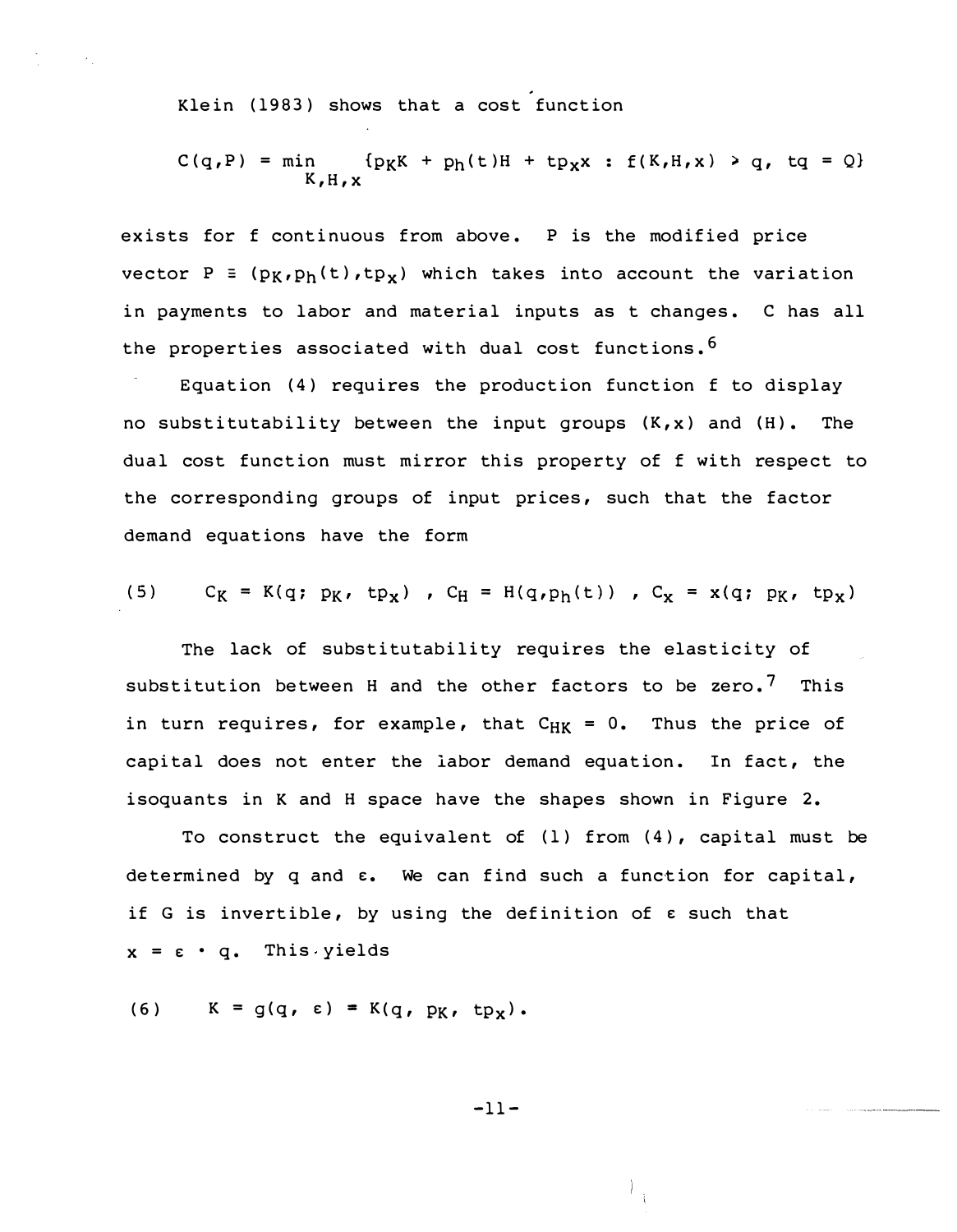FIGURE 2

 $\sigma_{\rm{eff}}$  and  $\sigma_{\rm{g}}$ 

 $\mathbb{R}^n$  , and  $\mathbb{R}^n$ 

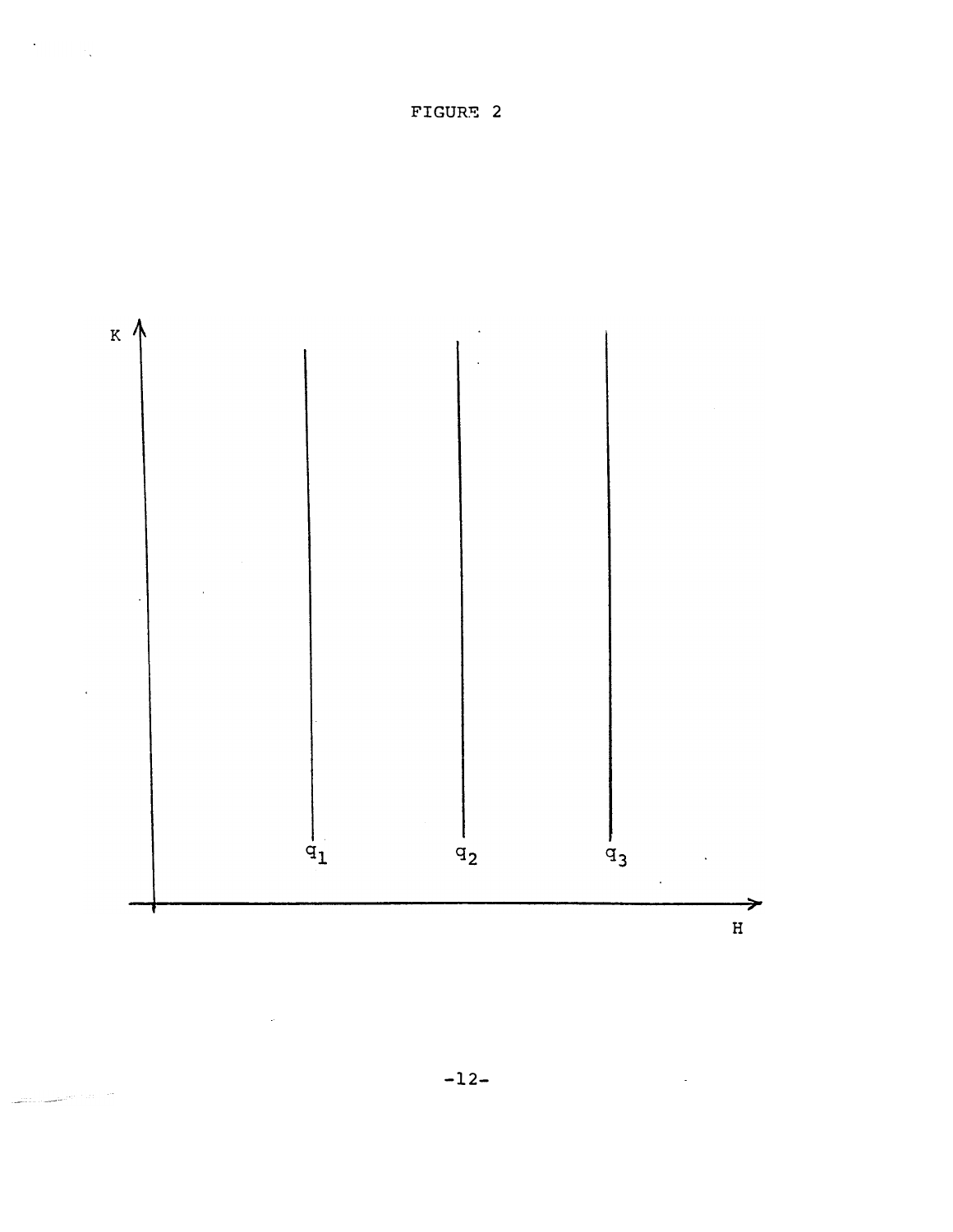For the cost minimization problem, the firm will never choose  $H > H^*(q)$ . This fact with (6) allows us to write the economic balance problem as

.

(7) min 
$$
\{P_k g(q, \varepsilon) + P_h(t)H^*(q) + tp_x \varepsilon q : t, q \text{ given} \}.
$$

Since (1) and (7) are equivalent, we must have

$$
(8) \qquad P_k g(q, \varepsilon) = qP(q, \varepsilon) + P(q, \varepsilon) = P_k g(q, \varepsilon) / q.
$$

Furthermore, the optimal inputs implied by (7) must be equal to the dual input demand functions in (5), such that

$$
P(q, \varepsilon^*) = p_K g(q, \varepsilon^*)/q = p_K K^*(q:p_K, tp_X)/q
$$

(9)  $H^*(q) = H(q, p_h(t))$ 

 $\epsilon^* q = x^* = x^*(q; p_K, tp_X)$ 

The solution to the economic balance problem in (1) leads to capital and material input demands identical to those from a cost function dual to the restricted flow -fund production function f in (4).

Furthermore, our earlier discussion implies the following properties of the hedonic price function for plant capacity:

(8)  $\partial P(0, \epsilon)/\partial q < 0$ ;  $\partial P(\infty, \epsilon)/\partial q > 0$ ;

 $\omega$   $\rightarrow$ 

that is,  $P(q, \varepsilon)$  is U-shaped depending on economies of plant scale and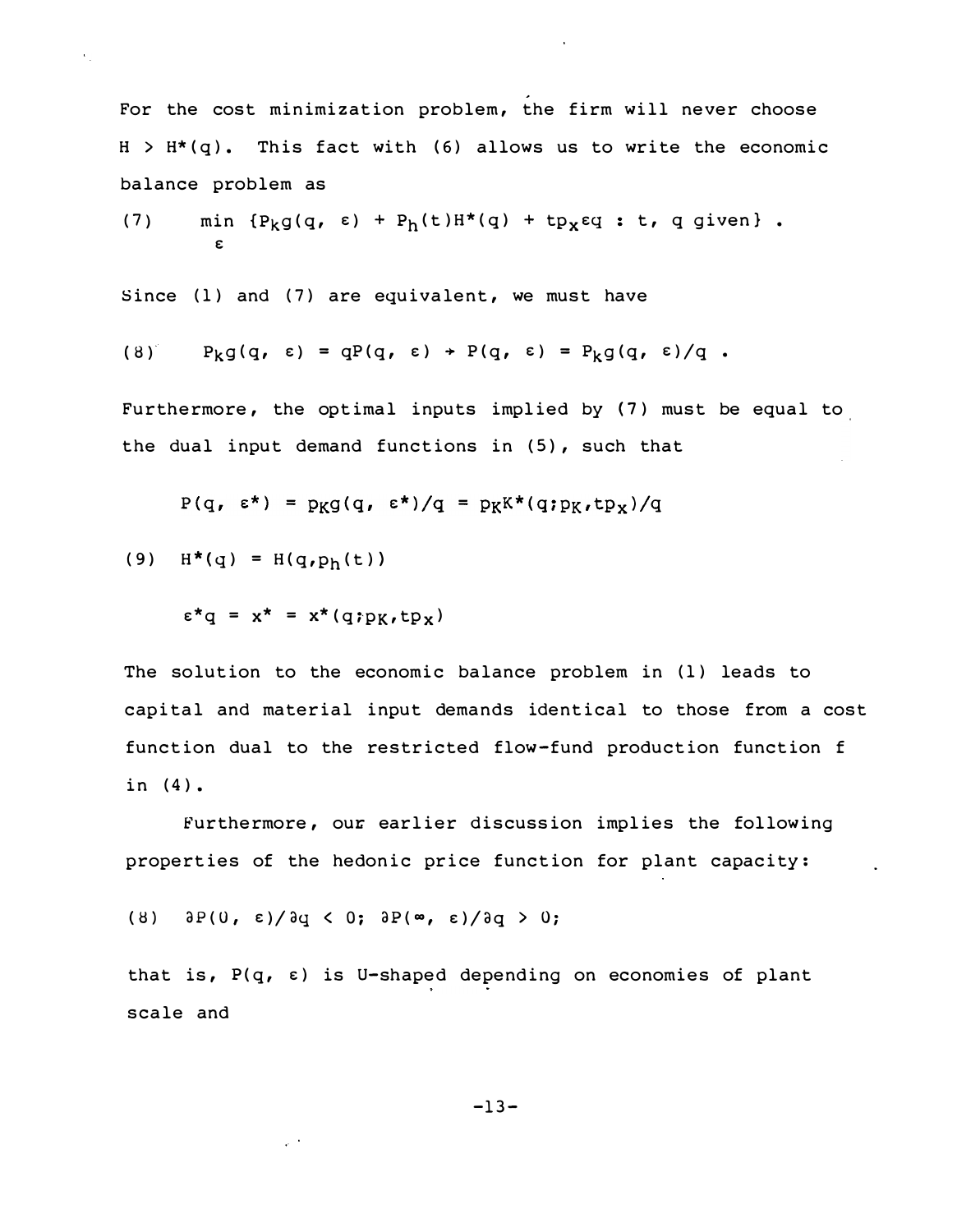$(10)$   $\partial P(q, \varepsilon)/\partial \varepsilon < 0.$ 

In order to insure the existence of solutions to the cost minimization problem we may require that  $P(q, \varepsilon)$  satisfy

(11)  $a^2P(q, \epsilon)/aq^2 > 0$ ;  $a^2P(q, \epsilon)/ae^2 > 0$ .

This condition is sufficient for convexity of  $P$ , but not necessary.<sup>8</sup>

#### IV. Conclusion

We conclude that the "economic balance/engineering production function" method using hedonic pricing of capital is consistent with a production technology of the type defined in  $(4)$ ; and an expenditure function derived from (1) will yield factor demand equations equivalent to those from the cost function dual to  $(4)$ . It is easy to see how the approach can be generalized to the case of more than three inputs. The efficiency parameter  $\varepsilon$ becomes a vector such that some subset of the inputs can be determined by the ouput vector q and efficiency vector  $\varepsilon$ . The remaining non-capital inputs must satisfy restrictions of the type specified for labor in (4).

Although the production technology in (4) is highly restrictive, our discussion suggests that there may be several production processes that meet that restriction. Zudak's (1970) investigation of labor demand in a steel plant suggests just this sort of restriction, as does Oi (1983). Kopp and Smith (1980)

 $-14-$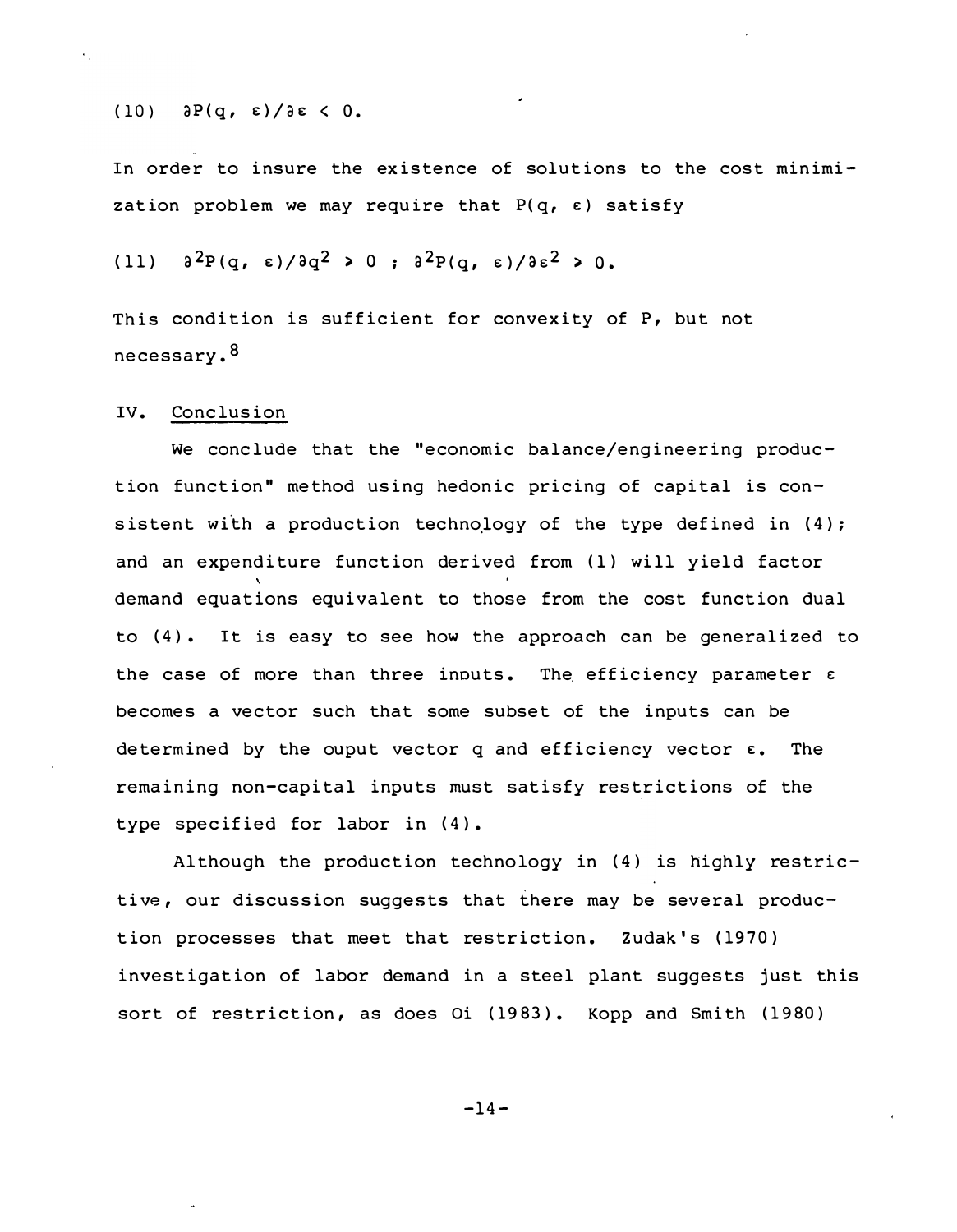have recently confirmed this property for electric power generation. When the technology can be described by (4), and when the observation of capital or its price is difficult, the hedonic pricing approach can be the answer to a problematic investigation.

 $\gamma_{\rm{eff}}$ 

 $\bar{\zeta}$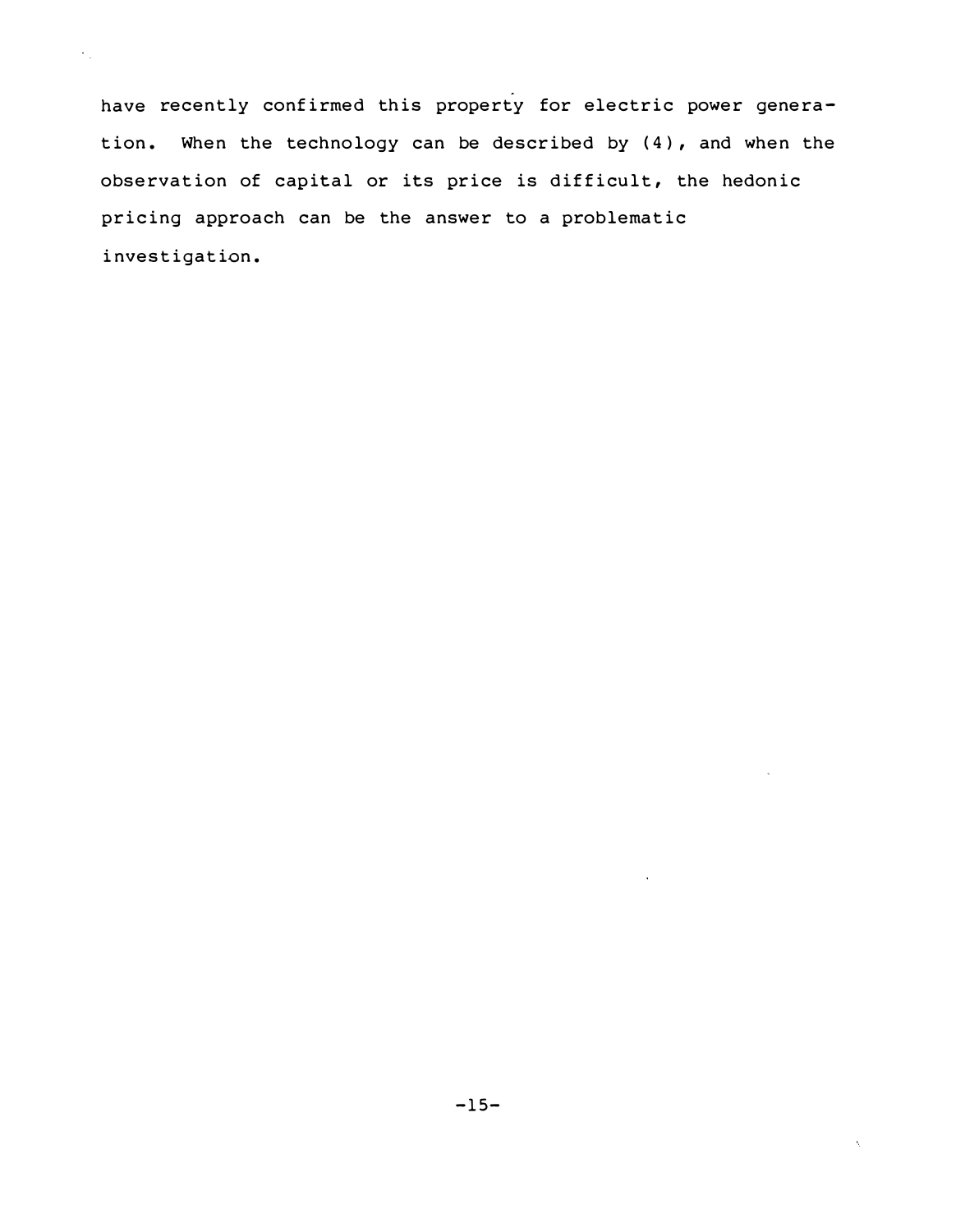### FOOTNOTES

 $^1$  Cowing lets total capital costs be a direct function of these characteristics, while Stewart posits a price function for units of capacity that depends on  $b-t-g$  capacity and heat rate. The two are formally equivalent. since Stewart's price function is conceptually identical to the average capacity cost function used by Cowing for his empirical work.

 $2$  Georgescu-Roegen suggests a production function of the form  $q = f(K,H,x)$ 

where q corresponds to an instantaneous rate of production sustained for a 24 hour period; K is the number of each type of machine present during the "day"; H is the number of each type of worker present while the plant operates; and x is the flow of material inputs required to produce q.

Then, if t is the proportion of the day that the plant actually operates, the observed total production for the day is given by

 $Q = tq = tf(K,H,x)$ .

Klein has shown that a cost function dual to this technology exists.

 $3$  Either per year, per day, or per hour depending on the sort of process and the magnitude of the units involved.

 $-16-$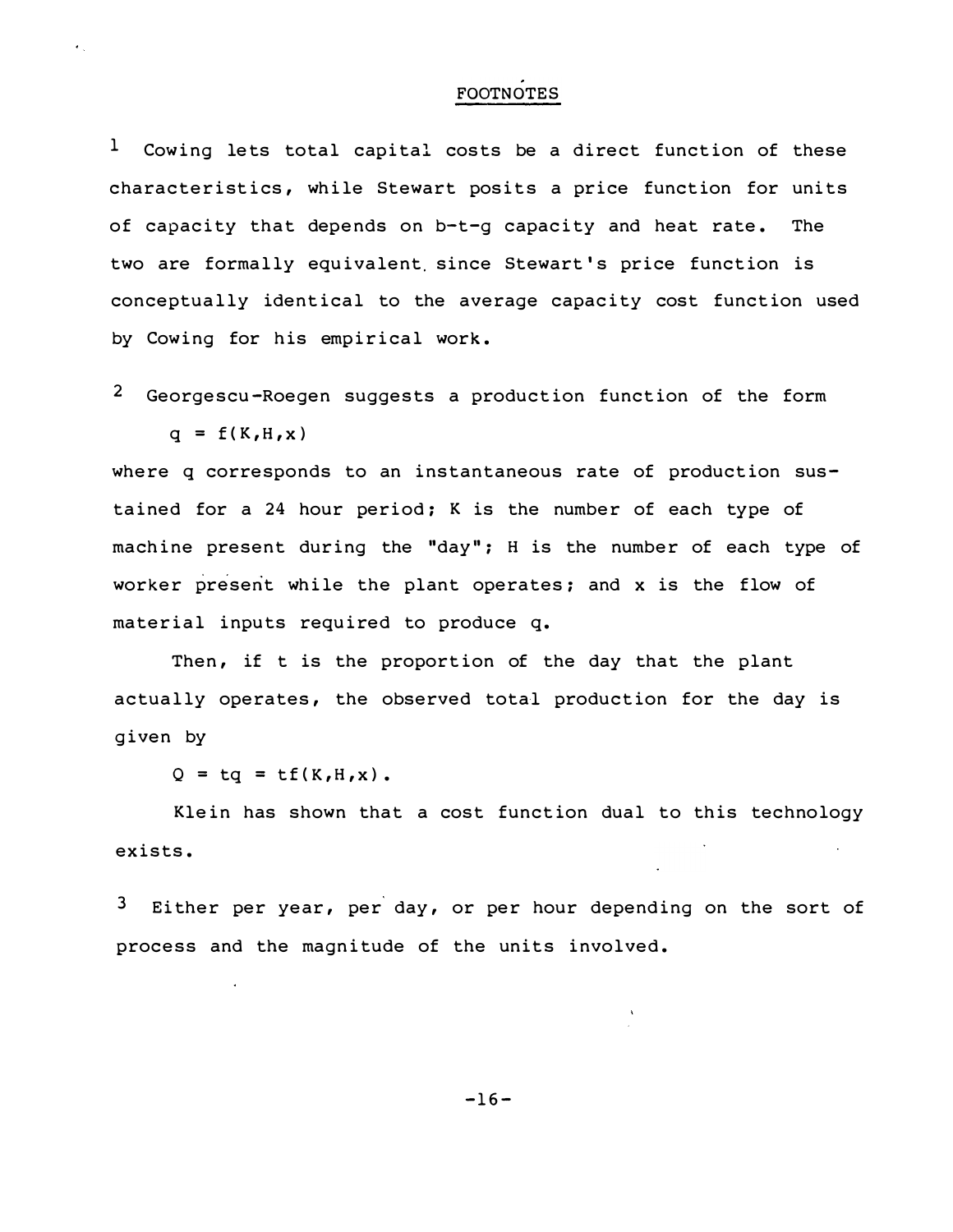$4$  See Levin (1977) for a discussion of this and other industries from a process specific point of view.

5 This is also identical to Stewart's (1980) method.

6 These properties are listed in Diewert (1982) and in Klein (1980). Note that the interest component of the capital price has been suppressed for simplicity. The inclusion of an interest factor would not change the results in any fundamental way.

7 The elasticity of substitution can be defined as

 $\sigma_{KH} = C \cdot C_{KH}/C_K \cdot C_H = 0.$ 

 $\sim 50$   $\mu\mu\mu\mu\mu\mu}$ 

Since total cost, capital demand and labor demand are presume<sub>,</sub>d positive for positive q,  $\sigma_{KH} = 0$  requires  $C_{KH} = 0$ .

8 Diewert (1982) shows that any non-linear price function is acceptable, as long as it can be linearized in the vicinity of the current price.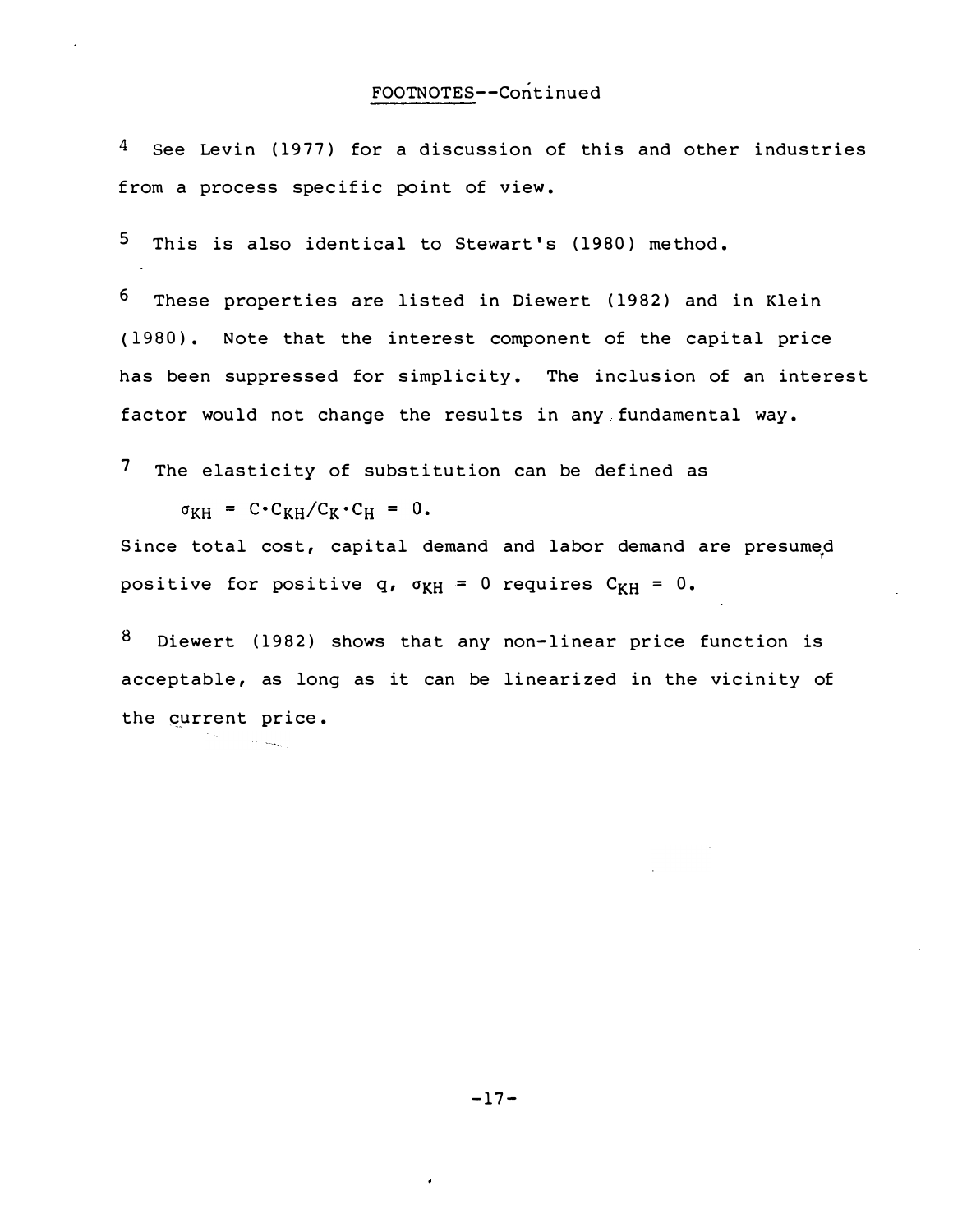# **REFERENCES**

Cowing, Thomas G. "Technical Change and Scale Economies in an Engneering Production Function: The Case of Steam Electric Power." Journal of Industrial Economics, December 1974, pp. 135-151.

 $\star_{\infty}$ 

- Diewert, W. E. "Duality Approaches to Microeconomic Theory." In Arrow, K. J. and Intrilligator, M. D. eds. Handbook of Mathemathical Economics, Volume II, Chapter 12, Amsterdam: N orth-Holland Publishing Co. , 1982.
- Georgescu-Roegen, Nicholas. "The Economics of Production." Richard T. Ely Lecture, American Economic Review, May 1970, pp. 1-9.
	- Entropy University Press, 1971. The Entropy Law and the Economic Process. Cambridge Harvard University Press,
	- Production." American Journal of Agricultural Economics, "Process Analysis and the Neoclassical Theory of May 1972, pp. 279-294.
- Klein, Christopher C. "Modeling Rate of Production and Time Utilization of Plant: A Flow-Fund. Duality Approach." Unpublished Ph. D. thesis, University of North Carolina at Chapel Hill, 1980.
	- "Process Analysis, Capital Utilization, and the Existence of Dual Cost and Production Functions." Unpublished paper, 1983.
- Kopp, Raymond J. and V. Kerry Smith. " Frontier Production Function Estimates for Steam Electric Generation: A Comparative Analysis. " Southern Economic Journal, April 1980, pp. 1049-1059.
- October 1977, pp. 206-221. Levin, Richard C. "Technical Change and Optimal Scale: Some Evidence and Implications." Southern Economic Journal,
- Production." Economic Inquiry, April 1983, pp. 147-171. Oi, Walter Y. "Heterogeneous Firms and the Organization of
- Smith, V. L. Investment and Production. Cambridge: Harvard University Press, 1961.

-----------ra-...--------.